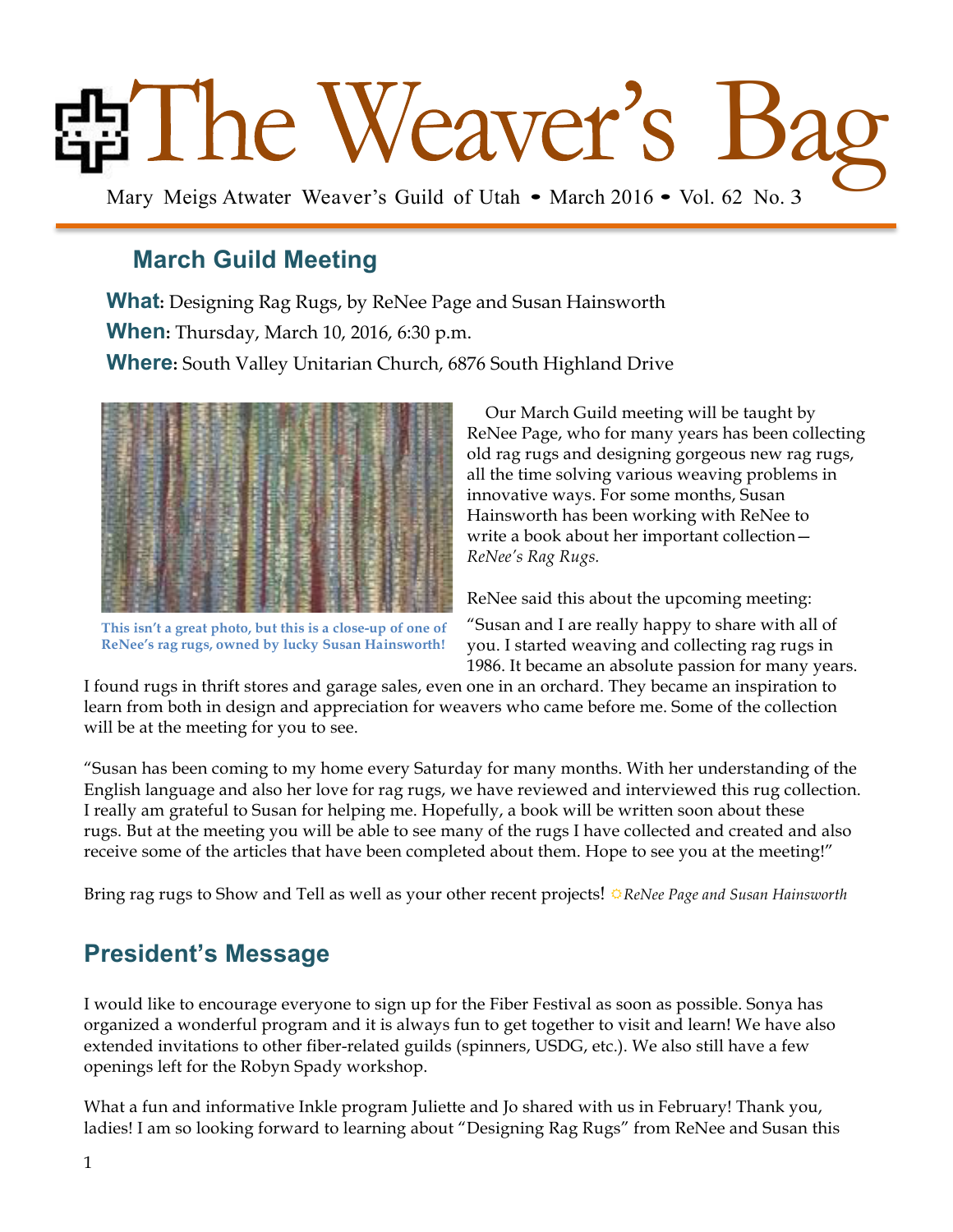month! It promises to be another inspiring program! We all need to say "Thank You!" to Deanna and Margareth for organizing such great programs for our monthly meetings!

I received this poem in a communication from the American Tapestry Alliance and wanted to share it with you! It speaks so beautifully to the joy and fulfillment of weaving, whether tapestry, rugs, or fabric! Happy Weaving! **☆***Mimi Rodes* 

#### **Weaving from the HeART Source: American Tapestry Alliance communication, 2/14/16**

You are a dreamer, a weaver your fingers and visions at play, blending colors on bobbin and shuttle, making tapestry magic each day.

You are a maker, a weaver of cloth both striking and fine. No image is too difficult, you devote your precious time.

You are creative, a weaver of tapestries large and small. No idea is too demanding, you give each one your all.

You are patient, a weaver a breed both rare and true. You carry the bright torch proudly as others before did too.

You are treasured, a weaver, full of ambition and drive. Because of your generosity our work in tapestry will thrive.

# **2015–2016 Weaving Exchange: Christmas Ornaments**



The June Guild meeting will be when we exchange our Christmas ornaments. We hope that many of you will participate in the Guild's weaving exchange, which focuses on Christmas ornaments. We will have Christmas in June! If you make five ornaments, you can exchange for five. If you make three ornaments, then you will get three back. The goal is to see how creative you can be and how much fun we can have.

Please start thinking now about any type of fun fiber-y Christmas ornament you can make. It can be made with weaving, knitting, basketry, etc. We look forward to seeing all the inspiring ornaments that you create. They will inspire all of us for the Christmas season of 2016.  $\Im$  *Jeanette Tregeagle*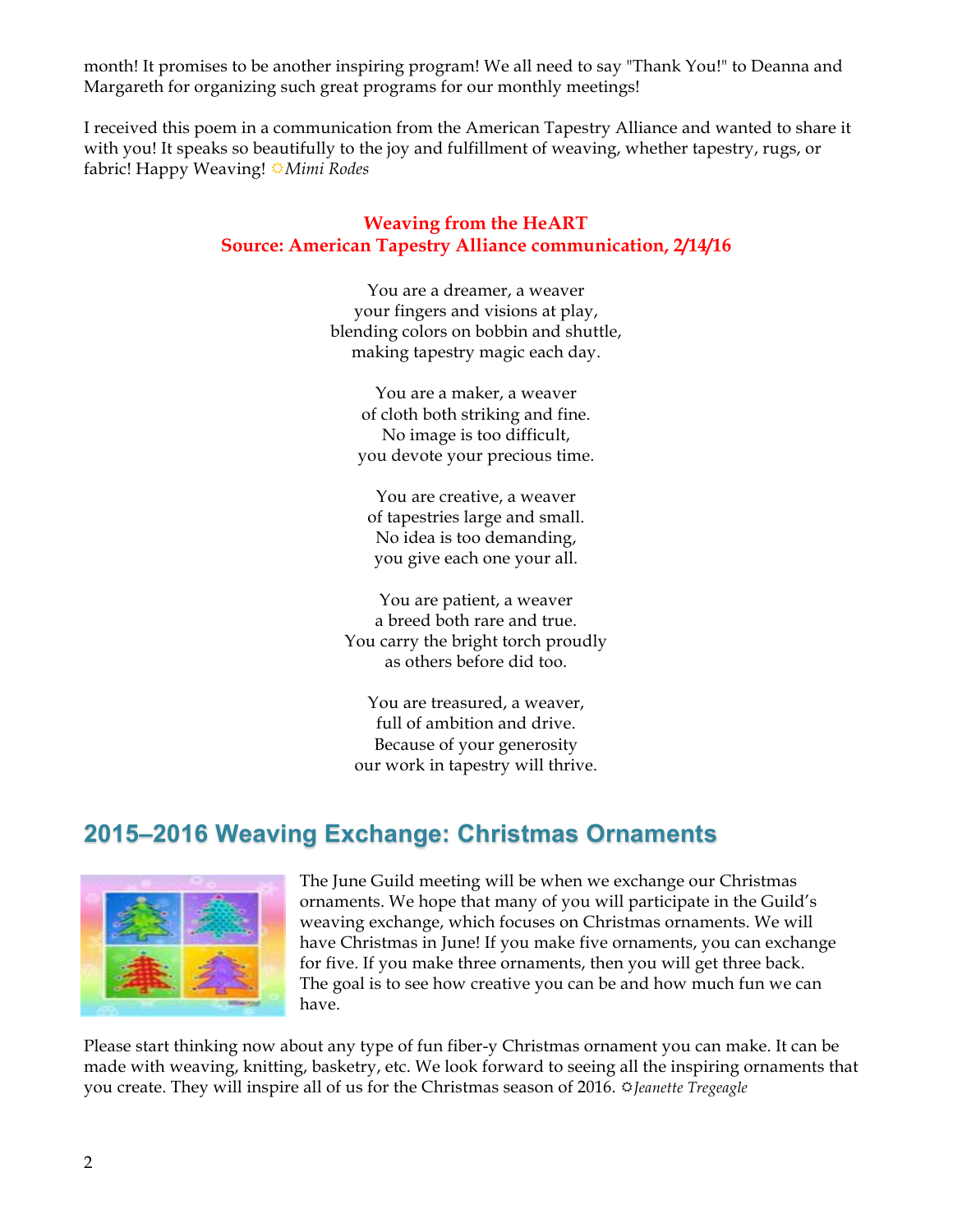# **Summary of February 11 Guild Meeting**



Mimi Rodes opened the meeting and announced that Judie Eatough would be forming a nominating committee for the next board (2017/2018 Guild year). She called on members to volunteer.

Sonya Campana gave a Fiber Festival update: still space in the workshops, including Robyn Spady's workshop. Anyone who wants to thread more than one draft for Robyn's workshop is welcome. Sonya asked members to sign up for the Friday night dinner and to bring family and friends. She asked for volunteers to help decorate on Friday afternoon and to help with the Jazzy Junk Jubilee on Saturday.

Judie explained the grant system for Handweavers Guild of America (HGA),

urging members who want to attend Convergence this summer to take advantage of the chance of some financial subsidy.



*Presentation*: Juliette Lanvers spoke about inkle weaving, discussing the geographical spread of the technique, the types of looms used, and the yarns most commonly used. She illustrated her talk with a handout, several books, and some examples of inkle weaving. In particular, she showed the group the beautiful band that won her an award at the Guild Fiber show last spring. She also spoke about the construction of inkle drafts and how to read them.

Jo Stolhand and Margareth Laurer presented card-weaving, with Jo providing an explanation of the method while Margareth demonstrated the process of affixing a harness to herself to provide warp tension, and also the rotation of cards to produce sheds. In this traditionally warp-faced technique, patterns are determined by color and rotation. Jo has woven some extremely fine pieces of metallic accented brocades. She discussed the materials required, in particular, the fine metallic threads.  $\triangle$ *Jane Roos* 

### **Fiber Fair 2016**

Our Guild's Fiber Fair is coming up in April 2016! For those not familiar with the Fiber Fair, it is a twoday event. On Friday night, Robyn Spady will give an inspirational and no-doubt entertaining speech! This talk will be accompanied by a catered dinner. Saturday will be a full day of morning and afternoon workshops. There will be one main workshop in the morning taught by Robyn and a catered lunch, followed by several small group seminars. Other teachers in addition to Robyn will be announced in the near future.



Save the dates: The Fiber Fair will be held on Friday, April 1, and Saturday, April 2, at the Utah Cultural Celebration Center! We are very excited to have our fair there. It is a lovely place. The sign-up information for the Fiber Fair is available on the MMAWG yahoo groups list and the website.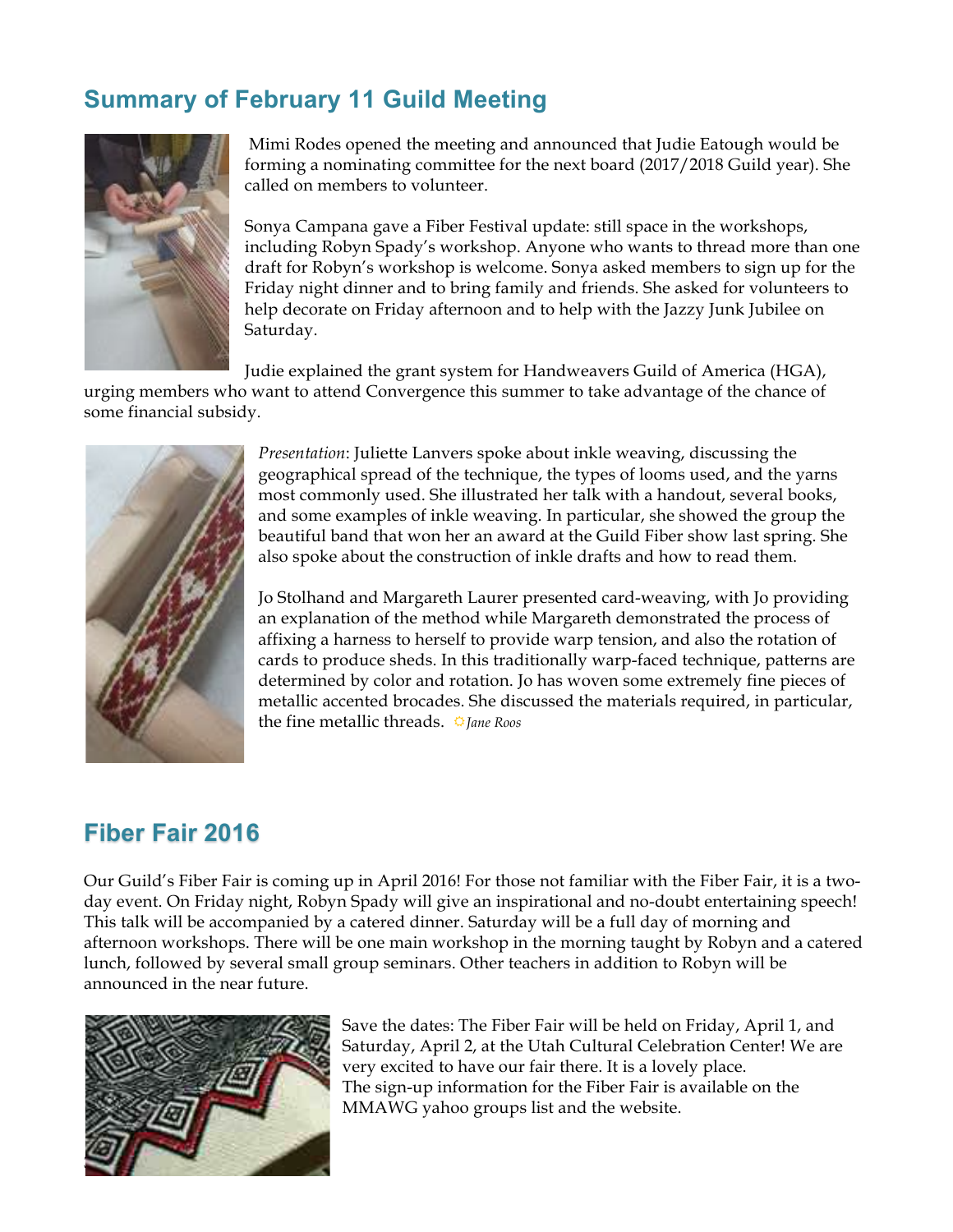To get to know Robyn, check out her website and her blog. Both are very much worth reading, and Robyn is funny as well as a wonderful weaver!

http://spadystudios.com/ https://spadystudios.wordpress.com/ R*Sonya Campana, Fiber Festival Chair*

# **Spring Workshop with Robyn Spady**

From March 30 to April 1, at the Utah Cultural Celebration Center, our Guild will be sponsoring Robyn Spady to teach a workshop titled "Pictures, Piles, and Perplexing Curiosities." There is still room in the workshop!

This is a workshop designed for intermediate-to-advanced weavers (and adventure-seeking beginners) who want to learn new weave structures. In this round-robin workshop, participants will expand their knowledge and experience in weave structures they may have heard of but, may not have woven—a surefire weaving adventure and challenging journey of warp and weft. Structures covered include multi-block swivel and bead leno, corduroy, velvet, samitum, corkscrew twills, lampas and Beiderwand. This workshop is a combination of four-to-eight shaft looms.

At this time, a deposit of \$50.00 will secure your space for this amazing workshop. There is a sign up form for this workshop on the Guild's website.



*A little more information about Robyn:* Weaving has always been a part of my life. It started with my baby blanket handwoven by my great-grandmother. While growing up, it helped instill in me a sense of creativity and confidence at a time when my self-esteem was developing. During my years while working, in what I like to call "Corporate America," weaving helped give me sanity and feel a sense of productivity, which was very important while working on long-term projects when day-to-day progress was not evident.

In 2001, changes in my life provided me the opportunity to dedicate myself to weaving full time. One of the earliest undertakings, which has had a huge impact on my life and my weaving, was tackling the Handweavers Guild of America's (HGA) Certificate of Excellence in Handweaving (COE-W). In October 2002, I successfully completed Level II: Master in Handweaving with the specialized study Loom-controlled Stitched Double Cloth.



**Velvet Cloth Woven by Robyn Spady**

I am fascinated by the infinite possibilities of crossing threads and love coming up with new ideas to create fabric and transform it into something that has never existed before. My intrigue with stitched double cloth encouraged me to explore the many ways to weave double-faced fabrics as a way to create versatile fabrics that are reversible, self-lined, etc.

In addition to double-faced fabrics, I love to discover uncommon and unusual weave structures, especially if they can be woven on only four-shafts. Recently, I've also been studying how elaborate trims can be woven on narrow warp weaves. For many of us, weaving is a type of circle of life. The

loom my great-grandmother used to weave my baby blanket on over 45 years ago is in use on a daily basis helping me transfer my inspirations into new fabrics and inspiring new generations of weavers. R*Sonya Campana and Karan Swanger, 2016 Spring Workshop and Fiber Festival Chairwomen*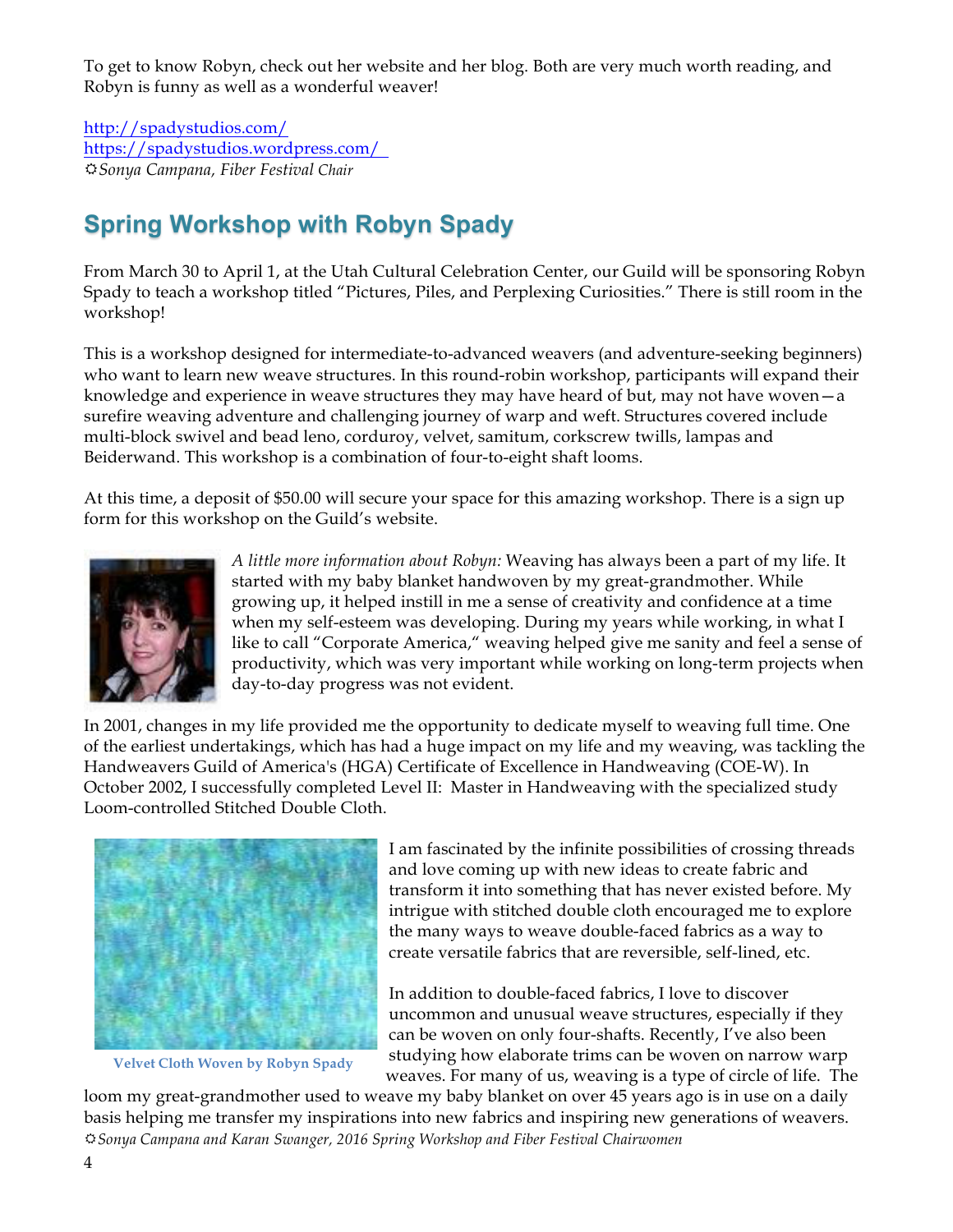# **Participating Guild Status at the Woolery and Halcyon Yarns**

As Mimi has mentioned, the Mary Meigs Atwater Weaver's Guild has become a participating Guild with both the Woolery in Frankfort, Kentucky, and Halcyon Yarns in Bath, Maine. This means that if you order supplies from these vendors as a member of the Guild, we will receive a percentage of the sales. To do this, go to our Guild website at www.mmawg.org, and click on the Resources tab in the upper left. The drop-down menu includes the shopping: Guild Rewards Program, as shown below.



Click on the link that is provided, and on the next page, you will see instructions on how to take advantage of the rewards program, as shown below:

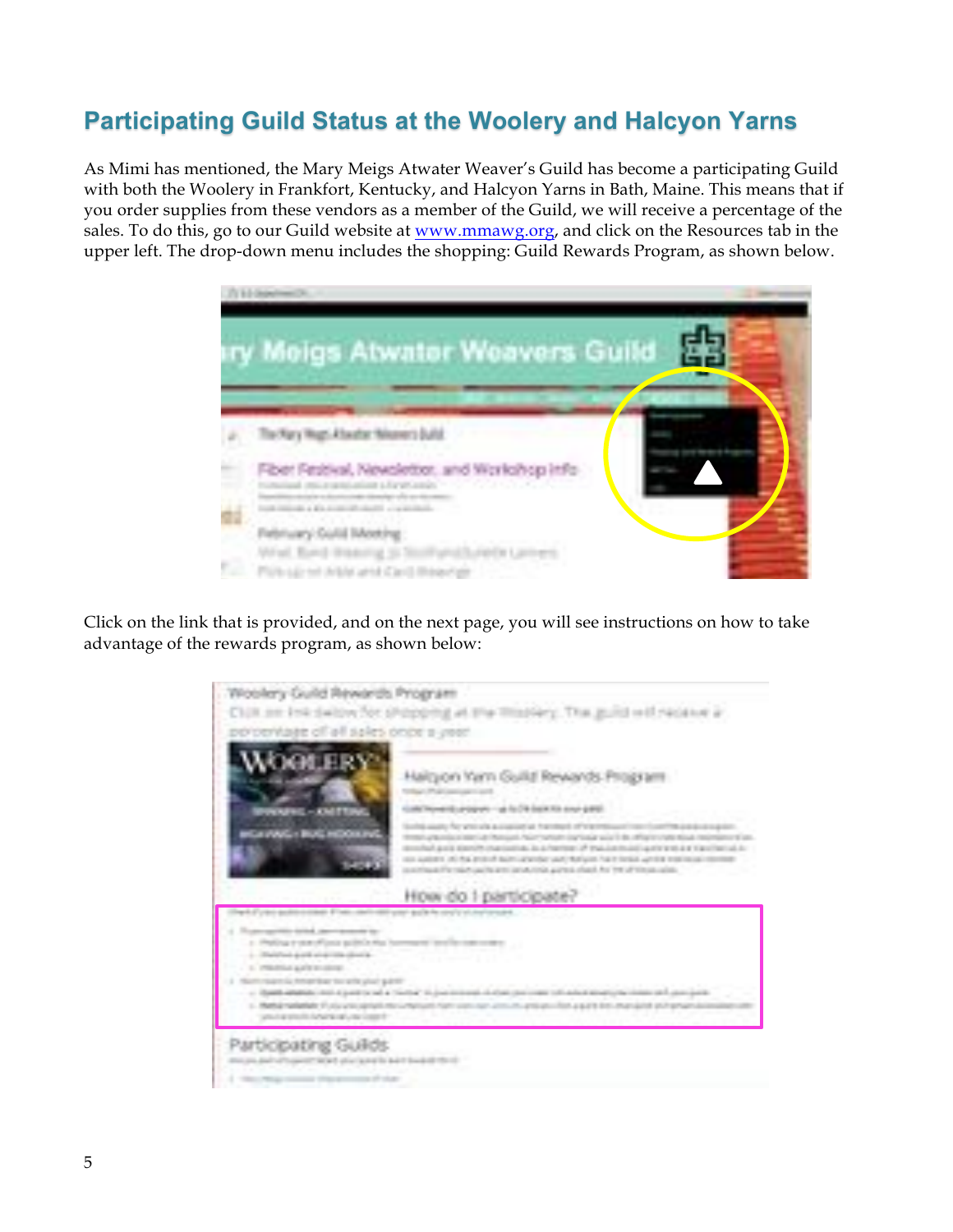# **The Shuttle-Craft Bulletins Study Group, March 2016**



The Shuttle-Craft Bulletins study group meets to discuss Mary Atwater's work as described in the Shuttle-Craft Bulletins. We meet every other month at one of the study group member's homes, discuss the topic, and share samples and experiences. The meetings start with a section from Mary Meigs Atwater's biography. The topics, Bulletins, and

meeting dates for the next year are as follows:

Topic **Bulletins** Bulletins Meeting Date Baby Blankets March 1925, May 1949 January 2016 Bronson Weave **April and May 1925** March 2016 Twill **Iune 1925, April 1929** May 2016 Philippine Bag July 1925, September 1936 July 2016 Dress Fabric August 1925, June 1944 September 2016

The next meeting of the Shuttle–Craft Study group is scheduled for March 15, 2016, 7:00 p.m. at Maureen Wilson's home. The topic of discussion will be the Bronson Weave, from the April and May, 1925 issues. These will be emailed out in advance of the meeting. If you are interested in joining the discussion, please let Maureen Wilson (maureenmwilson@yahoo.com) know. Directions to Maureen's house: 1883 Texas St. (2380 East), Salt Lake City.

From I-15, take the 2100 South exit, heading east to 2300 East, turn left (north) and take the 2nd right (east) on Redondo Street (1980 South) take the 2nd left (north) on Texas St. My house is the 2nd to the last house on the right (east) side of the street. It is red brick with light green house numbers on the front and a fire hydrant in the parking strip.



From 215, Eastbound, take the Parley's Way exit (exit 1), head west on Parley's Way to 2300 South, there is a Rite Aid drugstore and McDonald's on the right, turn right (North) and take the 2nd right (east) on Redondo Street (1980 South) take the 2nd left (north) on Texas St. My house is the 2nd to the last house on the right (east) side of the street. It is red brick with light green house numbers on the front and a fire hydrant in the parking strip.

The next meeting will be in May 2016, and details will be in the next newsletter.  $\circ$ Maureen Wilson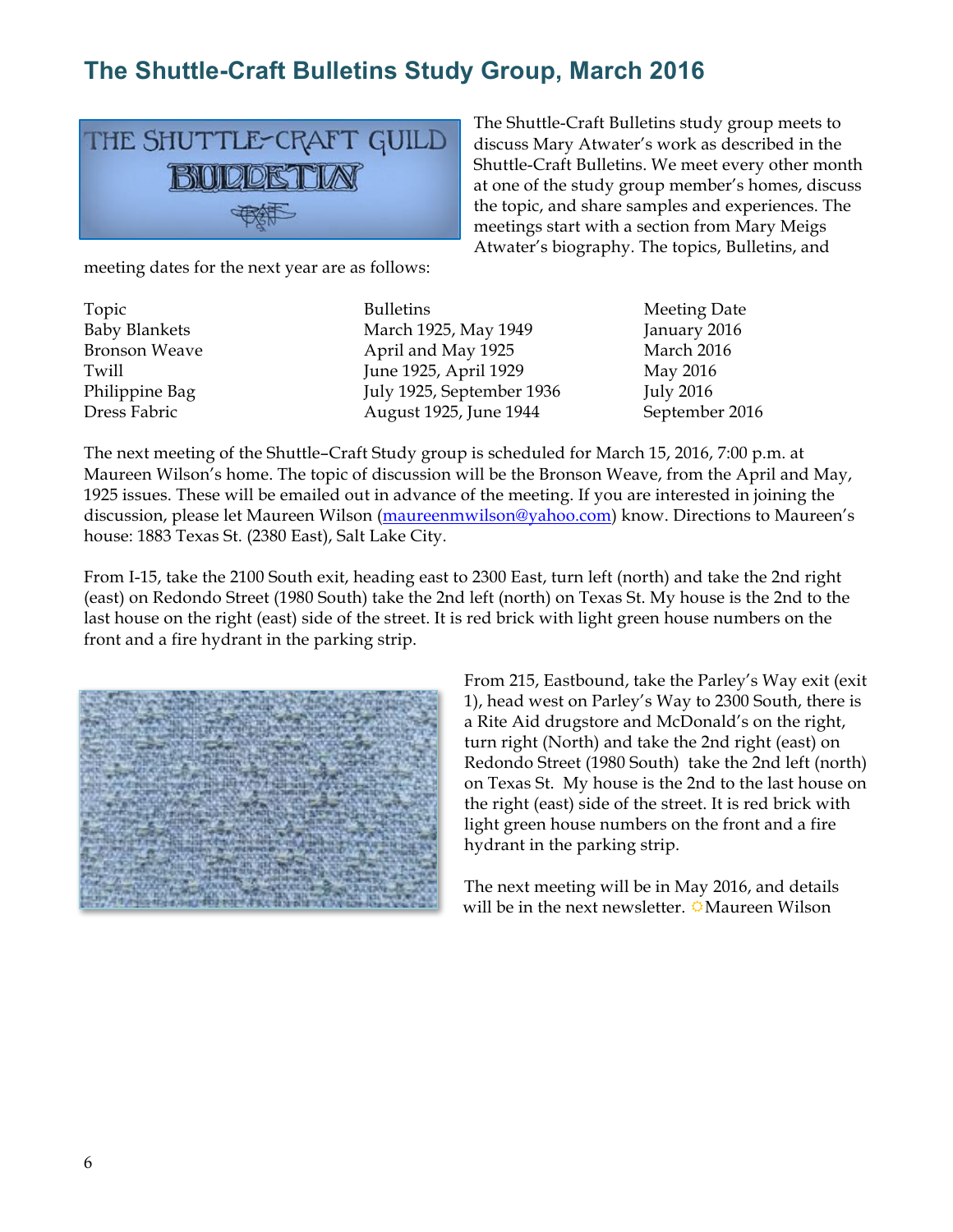## **Shuttlecraft Bulletins on Color and Color Combinations**

Mary Meigs Atwater writes in the December 1929 Shuttlecraft Bulletin that members are asking about what color or color combinations to use in their weaving. She responds that there is no rule about color—there is nothing to go by but taste and the fashion of the moment. She says that some people love color while others have no feeling for color, though she suspects that most of us are in the middle ground, not color blind, but a little afraid of color and tend to select them with our minds rather than by eye. She has written before that one should try a combination out and if you like it, use it. She recommends a woven sample of at least 20 inches square that is wet finished to really see what you are working with. Hang it where you can see it and look at it for a day or two. The time you take doing this is time saved with a finished handwoven piece you will be pleased with.

She goes on to write that any two colors may be combined if the proportions are right.

In her July 1928 issue, she writes on colors for baby coverlets and at this time, she was very willing to give color combination recommendations. She recommends choosing a color scheme (such as pink, blue, yellow or green combined with white) that coordinates with the baby's room. She mentions that harmonious color associations will prove of value to the child right from the beginning. She goes on to discuss the effects of different colors: red excites, while blue calms. Pink is a color of affection, yellow for cheerful talk and play. Green is a color of hope and promise.



[ salar dive ] inspiring postation

For weaving a coverlet, she recommends two shades of the same color with one color assigned to the 1-2 and 2-3 shots,



while the 2nd color is assigned to the 3-4 and 1-4 shots. She mentions a blue-green and yellow-green combination.

Have you seen the website: Design Seeds? (link: http://designseeds.com/) It is a website that celebrates color and design, founded by Jessica Colaluca. Design Seeds are created to inspire. You are welcome to use the color combinations in your designs and color palettes.

For color combination recommendation examples, you can see http://brightside.me/article/theultimate-color-combinations-cheat-sheet-92405/ : For example:

White: combines with everything, especially blue, red and black.

Beige: combines with blue, brown, emerald, black, red, white.

Gray: combines with fuchsia, red, violet, pink, blue.

Pink: combines with brown, white, mint green, olive, gray, turquoise, light blue.

Red: combines with yellow, white, fulvous (beige), green, blue, black.

Brown: combines with bright-cyan, cream, pink, fawn, green, beige.

Orange: combines with cyan, blue, lilac, violet, white, black.

Golden yellow: combines with gray, brown, azure, red, black.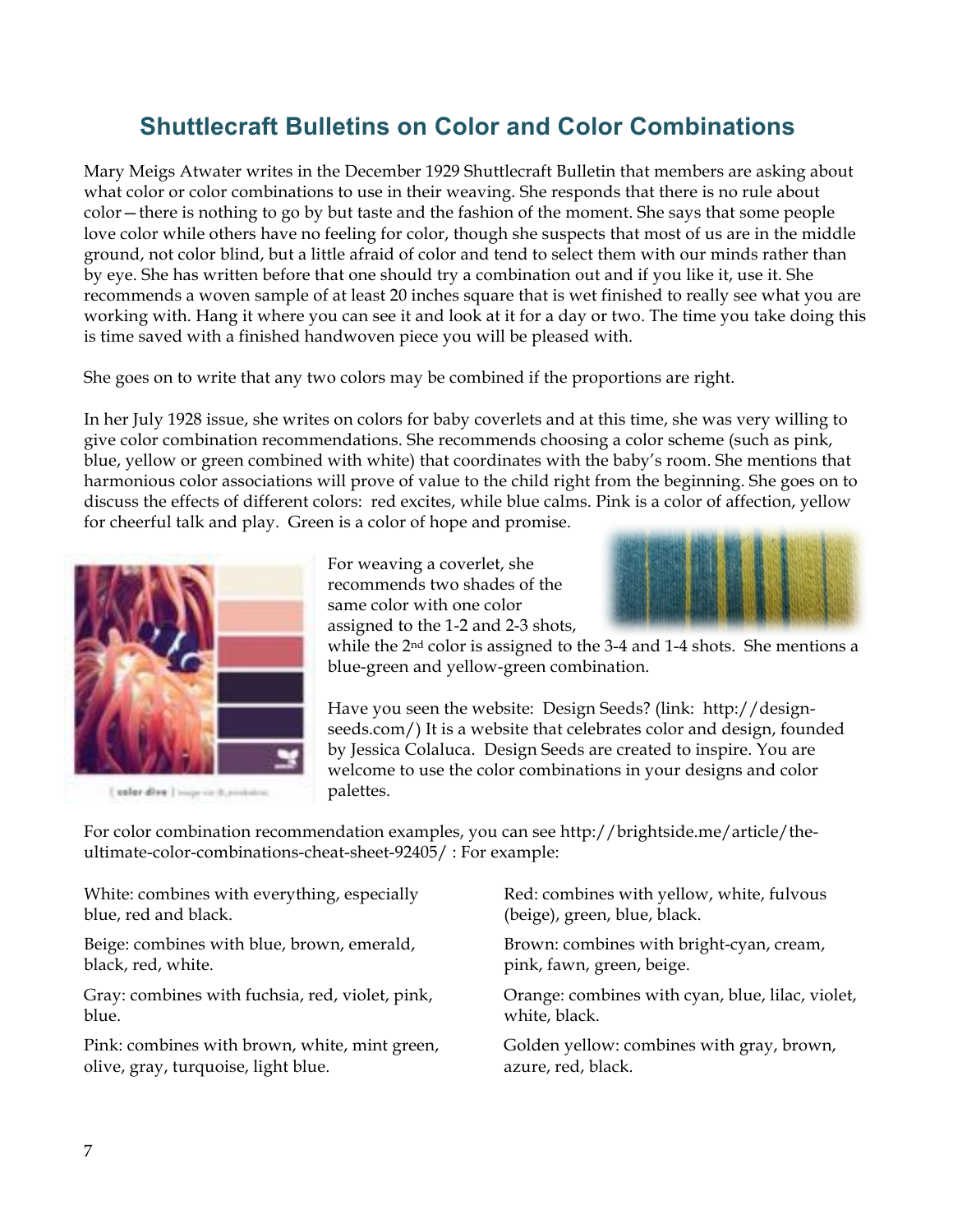Green: combines with golden-brown, orange, salad green, yellow, brown, gray, cream, black, creamy-white.

Turquoise: combines with fuchsia, cherry-red, yellow, brown, cream, dark-violet.

Cyan: combines with red, gray, brown, orange, pink, white, yellow.

Dark-violet: combines with golden-brown, pale-yellow, gray, turquoise, mint green, lightorange.

Black is a universal colour  $-$  it looks elegant in any combination, especially with orange, pink, salad green, white, red, mauvish, or yellow

These are just a few and the color names may mean different colors to different readers, but they do provide a starting point. A thread wrapping is an effective tool to select color combinations and well worth the time they take.



So experiment, look through the websites, through weaving magazines-at the projects that are included there-and look outside for some color inspiration. Keep records on what works for you.

From the Ultimate color combinations cheat sheet: